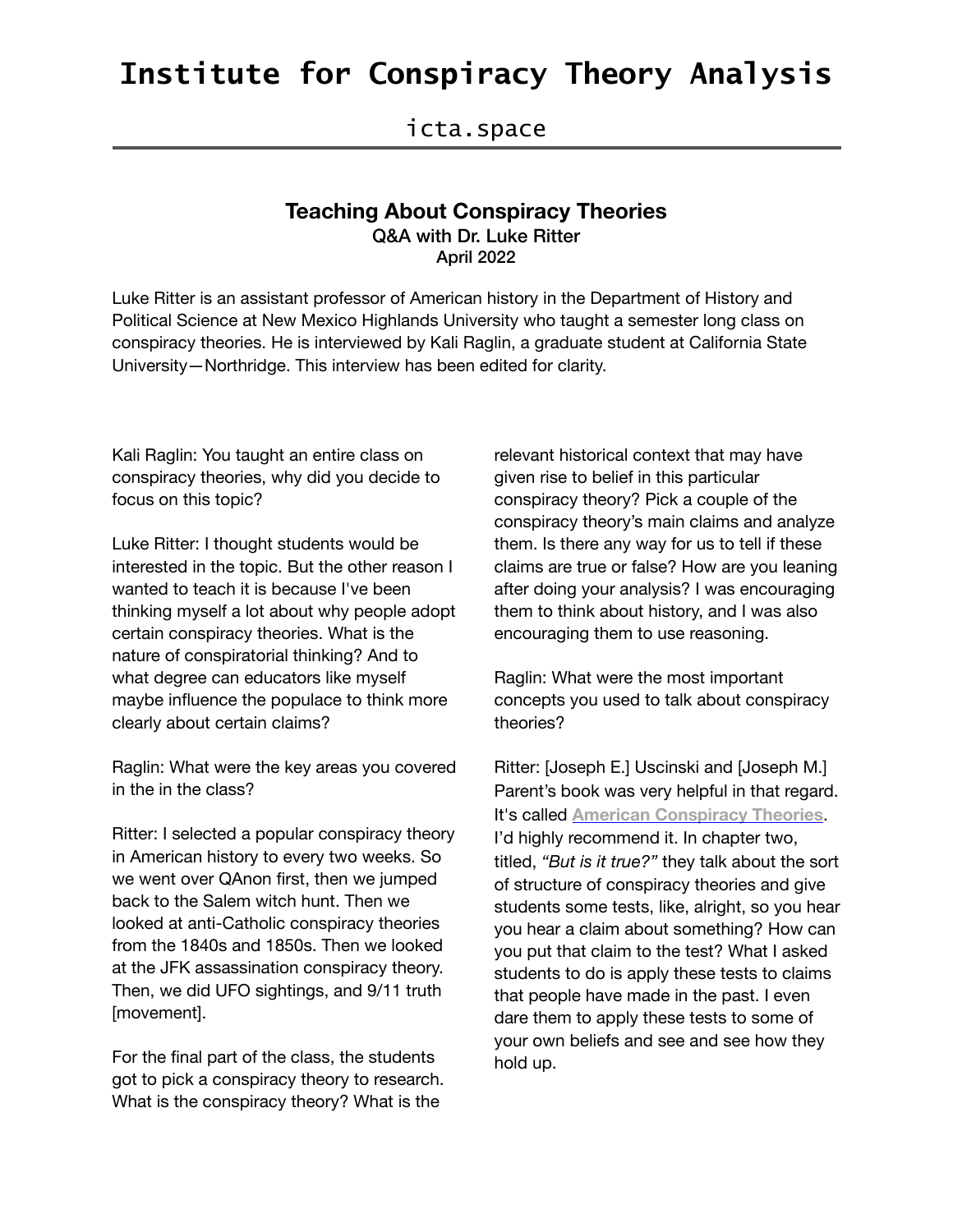# **Institute for Conspiracy Theory Analysis**

Raglin: What understanding of the topics did your students bring to the class?

Ritter: Almost every student in the class expressed interest in a particular conspiracy theory like chemtrails, or the JFK assassination or UFO sightings. So, they each kind of had a pet conspiracy theory that they were sort of following. Even students who didn't really believe in any of them, still found themselves interested in certain claims.

Raglin: You were teaching in a history department? How did that affect what you taught?

Ritter: Each discipline has different methods that they apply. So psychologists are going to talk about conspiracy theories in a different way than historians do. For me, I focused on the historical context and how these conspiracy theories activated social movements and affected politics and broader social.

Raglin: What part of the class content did your students struggle with the most?

Ritter: Oh, that's, that's easy. The moment that I brought up reasoning, everyone seemed to struggle with it. I don't know if that's because the content was especially tedious and difficult, or because they didn't really feel like analyzing their favorite conspiracy theories in a sort of cold and calculating way. The process we went through is called Bayesian reasoning. Thomas Bayes was a mathematician who came up with a theorem for hypotheses. It basically gives you a formula for how to weigh evidence.

Prior probability is an important factor in this equation. So when you hear a claim, one of your first sort of "sniff tests" is, how typically is that claim true? Have I seen things like that before? What Bayes theorem forces you to do is put a percentage value on it. How likely is it on a scale of 1 to 99 percent? How likely is this claim to be true based on what you've experienced? If you can't think of any examples in your lifetime of said thing happening, then it has a low prior probability, which means that in order to overwhelm that suspicion at the beginning, you would need you wouldn't need evidence, extraordinary evidence that outweighed your initial hunch.

The example I give is a lottery ticket. I don't think that I'm going to win the lottery, and I'm not going to play the lottery because it seems to me that it's very unlikely to win. Based on all my experience, I don't know anyone who's won, I haven't won. I know the statistics. It just seems unlikely, right? If someone told me that they knew someone who won, I would be somewhat skeptical. But if they showed me the lottery ticket, and it had the winning numbers, then that claim is true. So, all you need is the right evidence, and your initial hunch, your initial suspicion can immediately dissipate.

Raglin: What did you learn about young people's understanding of the topic from teaching this class?

Ritter: The types of conspiracy theories that students seem to be really interested in were not actually what I expected. I'm in New Mexico, and they were more into UFOs. A lot of them marked on a survey that they were like convinced that the government was hiding UFO technology from us. QAnon didn't go over so well; they weren't as interested in that one.